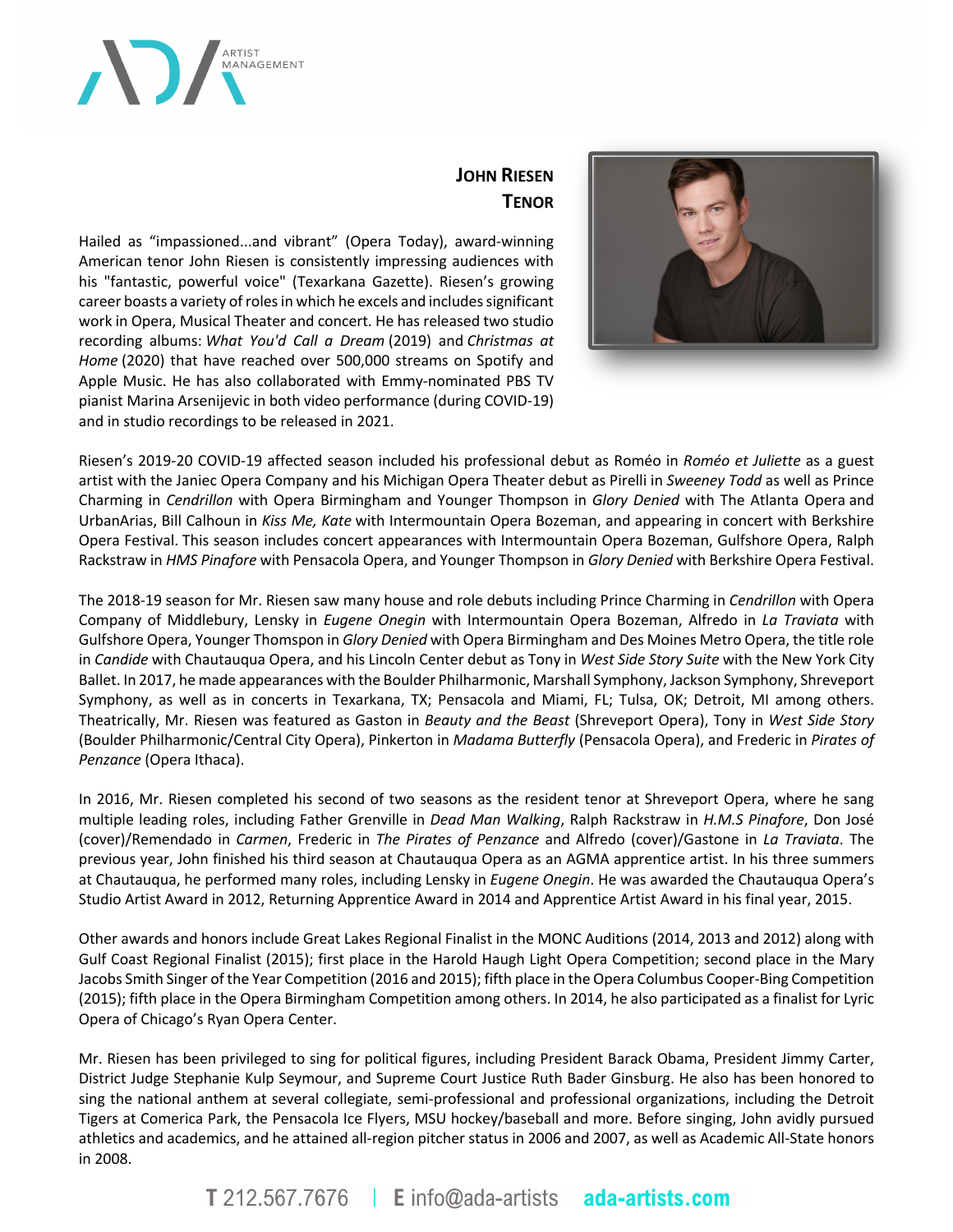# **JOHN RIESEN TENOR**

#### **ROLES**

#### **CONCERT/ORATORIO**

Tenor Soloist<sup>\*</sup> Messiah Oratorio Society of New York 2021 Tenor Soloist "*Twisted 2"* Opera Columbus 2016 Tenor Soloist Dubois: *7 Last Words of Christ* Shreveport Symphony 2016 Tenor Soloist Handel: *Messiah* Shreveport Symphony 2015 Tenor Soloist Stainer: *Crucifixion* Shreveport Symphony 2015 Tenor Soloist Beethoven: *Ninth Symphony* FUMC Birmingham MI 2014

| Younger Thompson        | <b>Glory Denied</b>               | Berkshire Opera Festival      | 2021 |
|-------------------------|-----------------------------------|-------------------------------|------|
| Ralph Rackstraw         | <b>HMS Pinafore</b>               | Pensacola Opera               | 2021 |
| Younger Thompson*       | <b>Glory Denied</b>               | Opera Columbus                | 2020 |
| King Charles*           | <b>Maid of Orleans</b>            | Opera Company of Middlebury   | 2020 |
| Younger Thompson*       | <b>Glory Denied</b>               | Atlanta Opera                 | 2020 |
| Prince Charmant*        | Cendrillon                        | Opera Birmingham              | 2020 |
| <b>Bill Calhoun</b>     | Kiss Me Kate                      | Intermountain Opera Bozeman   | 2020 |
| Younger Thompson        | <b>Glory Denied</b>               | Urban Arias                   | 2020 |
| Pirelli                 | Sweeney Todd                      | Michigan Opera Theatre        | 2019 |
| Roméo                   | Roméo et Juliette                 | Janiec Opera Company          | 2019 |
| <b>Prince Charmant</b>  | Cendrillon                        | Opera Company of Middlebury   | 2019 |
| Alfredo                 | La Traviata                       | <b>Gulfshore Opera</b>        | 2019 |
| Lensky                  | <b>Eugene Onegin</b>              | Intermountain Opera Bozeman   | 2019 |
| Younger Thompson        | <b>Glory Denied</b>               | Opera Birmingham              | 2019 |
| Henrik                  | A Little Night Music              | Opera Ithaca                  | 2018 |
| Ralph Rackstraw         | <b>HMS Pinafore</b>               | Anchorage Opera               | 2018 |
| Younger Thompson        | <b>Glory Denied</b>               | Des Moines Metro Opera        | 2018 |
| Daniel Pilgrim          | Capacity for Evil (world premier) | Opera MODO                    | 2018 |
| Candide                 | Candide                           | Chautauqua Opera              | 2018 |
| Tony                    | West Side Story Suite             | <b>NYC Ballet</b>             | 2018 |
| Tony                    | West Side Story                   | <b>Boulder Philharmonic</b>   | 2018 |
| Gaston                  | <b>Beauty and the Beast</b>       | Shreveport Opera              | 2018 |
| Pinkerton               | Madama Butterfly                  | Pensacola Opera               | 2018 |
| Frederic                | Pirates of Penzance               | Opera Ithaca                  | 2017 |
| Rinuccio                | Gianni Schicchi                   | <b>Crested Butte Festival</b> | 2017 |
| Howard Boucher          | Dead Man Walking                  | Pensacola Opera               | 2017 |
| Rodolfo                 | La bohème                         | Shreveport Opera              | 2016 |
| Alfredo                 | La Traviata                       | <b>Tri-Cities Opera</b>       | 2016 |
| <b>Father Grenville</b> | Dead Man Walking                  | Shreveport Opera              | 2016 |
| Ralph Rackstraw         | H.M.S. Pinafore                   | Shreveport Opera              | 2016 |
| Lensky                  | <b>Eugene Onegin</b>              | Chautauqua Opera              | 2015 |
| Frederic                | The Pirates of Penzance           | Shreveport Opera              | 2015 |
| <b>CONCERT/ORATORIO</b> |                                   |                               |      |
| Tenor Soloist*          | Handel: Messiah                   | Oratorio Society of New York  | 2020 |
| <b>Tenor Soloist</b>    | Rachmaninoff: Vespers             | Oratorio Society of New York  | 2019 |
| <b>Tenor Soloist</b>    | Jukebox Gala                      | Pensacola Opera               | 2019 |
| <b>Tenor Soloist</b>    | Stravinsky: Les Noces             | <b>NYC Ballet</b>             | 2018 |
| <b>Tenor Soloist</b>    | Mozart: Requiem                   | Mason Symphony                | 2018 |
| <b>Tenor Soloist</b>    | Handel: Messiah                   | New Amsterdam Opera           | 2017 |
| <b>Tenor Soloist</b>    | Pop's Concert                     | Marshall Symphony             | 2017 |
| <b>Tenor Soloist</b>    | Opera Pops                        | Jackson Symphony              | 2017 |
| <b>Tenor Soloist</b>    | Jukebox Gala                      | Pensacola Opera               | 2017 |
| <b>Tenor Soloist</b>    | A Night at the Opera              | Texarkana Symphony            | 2017 |
| <b>Tenor Soloist</b>    | "Twisted 2"                       | Opera Columbus                | 2016 |

**\*cancelled due to COVID-19**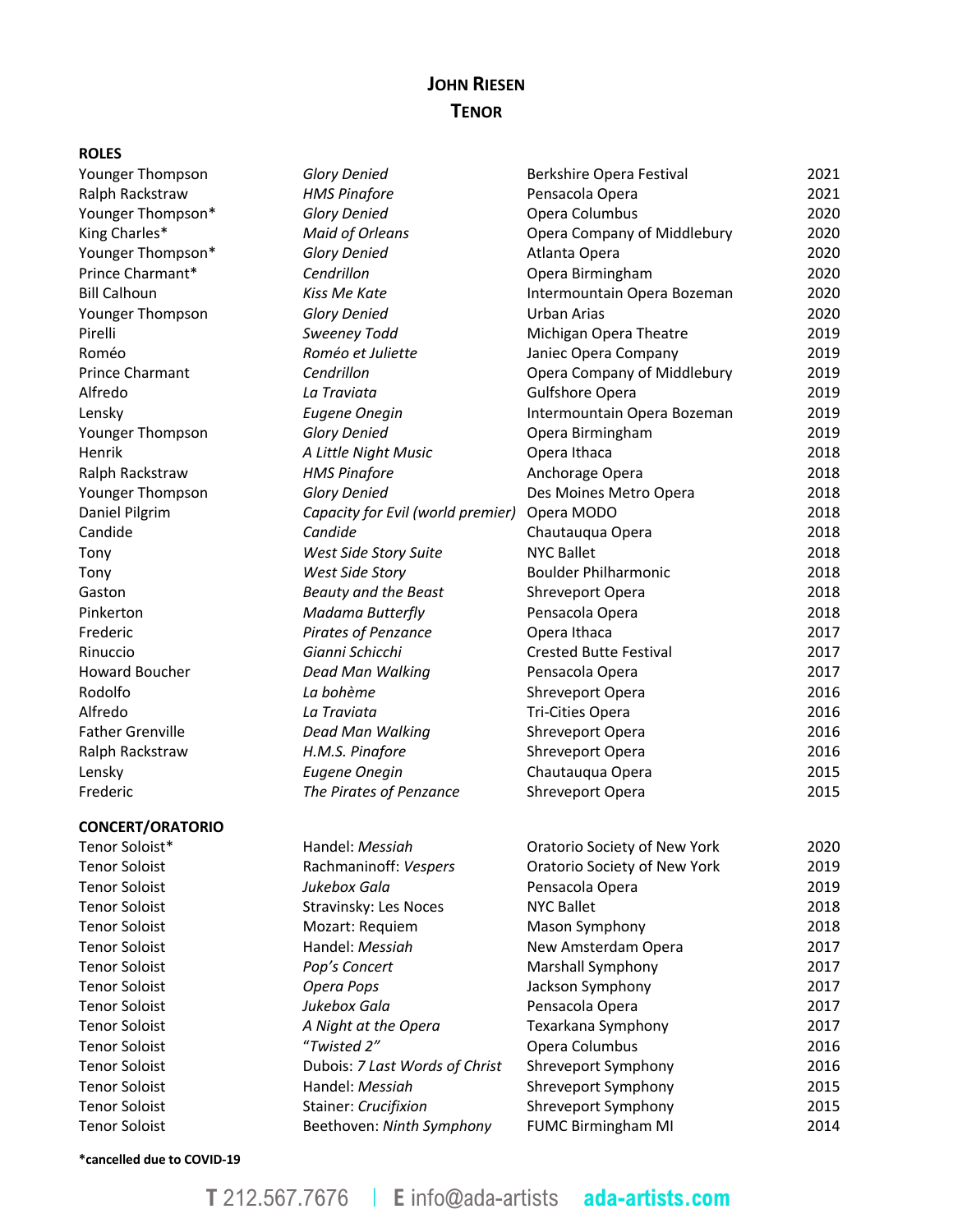# **JOHN RIESEN TENOR** CRITICAL ACCLAIM

#### **What You'd Call a Dream – Solo Recording**

"This is a disc of stories touchingly delivered and well told. . . the tenderness of Riesen's floated lines that seem to point straight to the heart. . . The Lehar shows. . . Riesen's excellent German as well as his clear resonance with this repertoire. . . This is a most appealing recital disc. The repertoire is carefully chosen, and the delivery fervent. Recommended." The commended of the commended of the commended." The commended of the commended of the commended of the commended of the commended of the commended of the commended of the commended of the commended of the c

#### **Glory Denied – UrbanArias**

"John Riesen as the Younger Jim went the distance to portray the fear, humiliation, and pain of the soldier's harrowing nine-year ordeal. Opera is a great medium for showing people in emotional extremis, and Riesen knows how to deliver vocally that kind of tenor heartbreak." The state of the state Scene scene and the state Scene scene scene scene

"Tenor John Riesen as the younger Jim Thompson, easily goes from the lyricism of a father who hung onto the mail from his family in his pocket when he was captured, including a misshapen paper star cut out by one of his children, to the dark tonelessness of a man kept in a tiger cage who creates the blueprint of a house in his mind to try to stay sane." -Broadway World

"John Riesen's substantial tenor remains strong through all the scenes in which he appears as Younger Thompson: from being kicked on the ground by his jailer to seeing the jungle for the first time at the end of the war with wonder and joy." A contract the contract of the contract of the contract of the contract of the contract of the contract of the contract of the contract of the contract of the contract of the contract of the contract of the contract

#### **Sweeney Todd – Michigan Opera Theater**

"tenor Jonathan Riesen's short, colorful appearance as Pirelli was both musically and dramatically satisfying." -Opera News

"Other characters are utterly remarkable here, such as John Riesen's Pirelli, at turns bright and funny and downright sinister, with a stunning tenor "  $\blacksquare$ 

#### **Rachmaninoff Vespers – Oratorio Society of New York**

"Yet it was another moment, the moment when John Riesen's tenor voice rose literally from the *inner* voices of the choir that one realized how religion, mysticism and great art coalesced." - ConcertoNet

#### **Cendrillon – Opera Company of Middlebury**

"John Riesen was dashing with a brilliant tenor as Prince Charming. . . it was beautiful singing." -Rutland Herald

"As the pensive Prince Charming, John Riesen scored his finest impressions in his sensitive soft singing... In their big duet Ohse and Riesen gave the grateful audience the big operatic gift of thrilling all out climaxes. It was the stuff of fairy tales." The contract of the contract of the contract of the contract of the contract of the contract of the contract of the contract of the contract of the contract of the contract of the contract of the contract of the co

#### **La Traviata – Gulfshore Opera**

"John Riesen has opera's Emotional Boy, Alfredo, firmly in hand. He is desperately in love and his heart is on his sleeve for the entire opera. Riesen and Valdes partner beautifully, and Riesen is note-perfect and powerful in his solos, an impressive tenor with dramatics to match. He gains power as the performance continues until his icy public confrontation with his lost love at her friend's soirée." The Confrontation with his lost love at her friend's soirée."